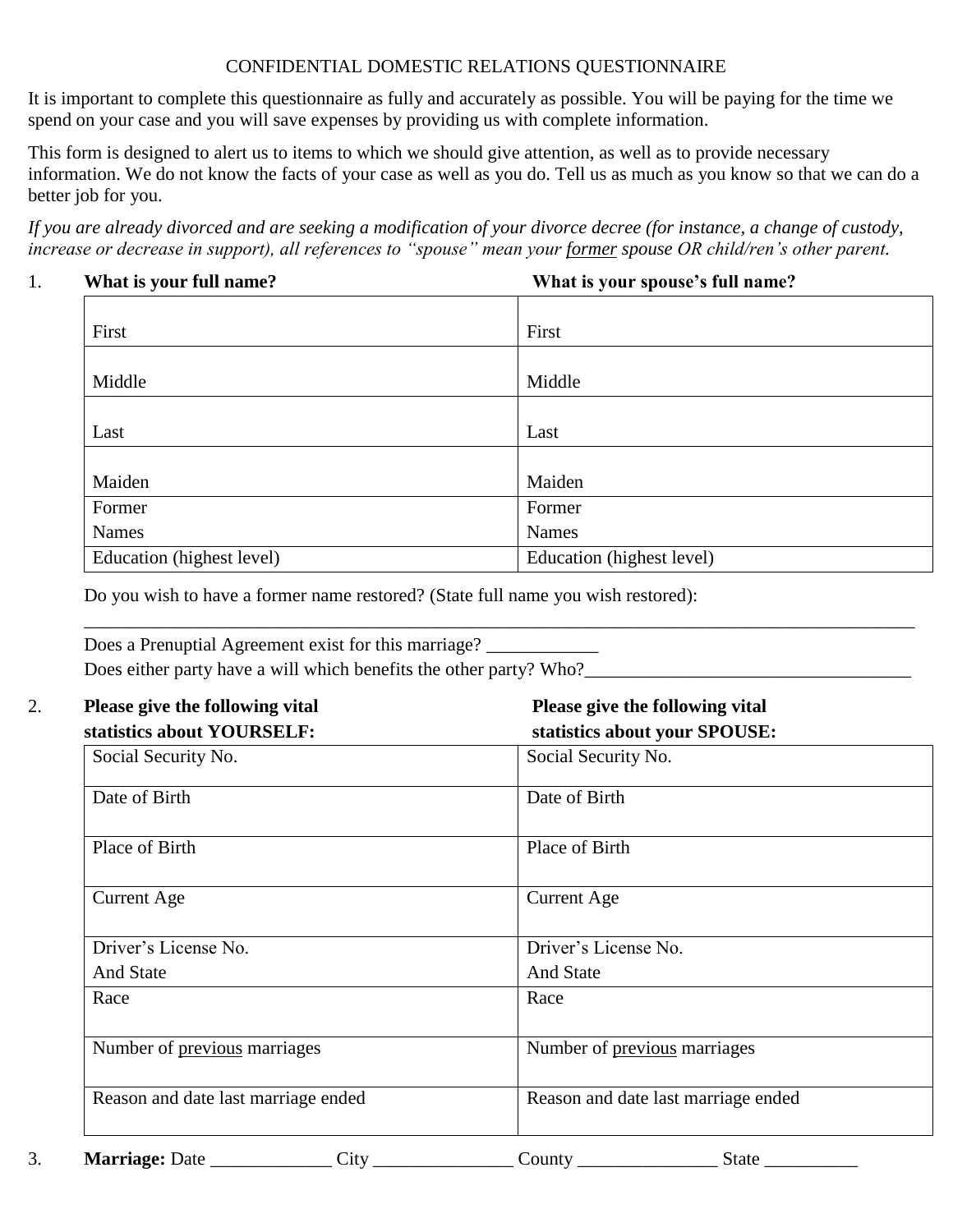| $\overline{4}$ . |                | Where are you living and what is your telephone number?                                                                                                                                                                                             |            |                  |     |            |                        |
|------------------|----------------|-----------------------------------------------------------------------------------------------------------------------------------------------------------------------------------------------------------------------------------------------------|------------|------------------|-----|------------|------------------------|
|                  | a.             |                                                                                                                                                                                                                                                     |            |                  |     |            |                        |
|                  | b.             | City, State, $\mathsf{Zip}\_$                                                                                                                                                                                                                       |            |                  |     |            |                        |
|                  | $C_{\bullet}$  |                                                                                                                                                                                                                                                     |            |                  |     |            |                        |
|                  | d.             |                                                                                                                                                                                                                                                     |            |                  |     |            |                        |
|                  | e.             |                                                                                                                                                                                                                                                     |            |                  |     |            |                        |
|                  | f.             | If you want <i>mail from this office sent to a different address</i> , please furnish the desired address here:                                                                                                                                     |            |                  |     |            |                        |
| 5.               |                | Are you currently employed? Yes $\Box$ No $\Box$ If yes, please provide:                                                                                                                                                                            |            |                  |     |            |                        |
|                  | a.             |                                                                                                                                                                                                                                                     |            |                  |     |            |                        |
|                  | $b$ .          |                                                                                                                                                                                                                                                     |            |                  |     |            |                        |
|                  | $C_{\bullet}$  |                                                                                                                                                                                                                                                     |            |                  |     |            |                        |
|                  | $\mathbf{d}$ . |                                                                                                                                                                                                                                                     |            |                  |     |            |                        |
|                  | e.             | What is your monthly gross salary? \$                                                                                                                                                                                                               |            |                  |     |            |                        |
|                  | f.             |                                                                                                                                                                                                                                                     |            |                  |     |            |                        |
| 6.               |                | Where is your spouse living and what is your spouse's telephone number?                                                                                                                                                                             |            |                  |     |            |                        |
|                  | a.             |                                                                                                                                                                                                                                                     |            |                  |     |            |                        |
|                  | $\mathbf b$ .  | City, State, $\mathsf{Zip}\_$                                                                                                                                                                                                                       |            |                  |     |            |                        |
|                  | $\mathbf{c}$ . |                                                                                                                                                                                                                                                     |            |                  |     |            |                        |
|                  | d.             | How long in Oregon?                                                                                                                                                                                                                                 |            |                  |     |            |                        |
|                  |                |                                                                                                                                                                                                                                                     |            |                  |     |            |                        |
| 7.               |                | <b>Is your spouse currently employed?</b> Yes $\Box$ No $\Box$ . If yes, please provide:                                                                                                                                                            |            |                  |     |            |                        |
|                  | a.             |                                                                                                                                                                                                                                                     |            |                  |     |            |                        |
|                  | $\mathbf b$ .  |                                                                                                                                                                                                                                                     |            |                  |     |            |                        |
|                  | c.             |                                                                                                                                                                                                                                                     |            |                  |     |            |                        |
|                  | d.             |                                                                                                                                                                                                                                                     |            |                  |     |            |                        |
|                  | e.             | What is your spouse's monthly gross salary? \$                                                                                                                                                                                                      |            |                  |     |            |                        |
| 8.               |                | <b>Do you have any children?</b> Yes $\Box$ No $\Box$ If so, please give <u>full name</u> , date of birth and sex of each<br>child, and indicate whether the child was born of this marriage or of a former marriage of your spouse or<br>yourself. |            |                  |     |            |                        |
|                  |                | Name (First, Middle, Last)                                                                                                                                                                                                                          | <b>Sex</b> | <b>Birthdate</b> | Age | <b>SSN</b> | Ours/Mine/<br>Spouse's |
|                  |                |                                                                                                                                                                                                                                                     | M/F        |                  |     |            |                        |
|                  |                |                                                                                                                                                                                                                                                     | M/F        |                  |     |            |                        |
|                  |                |                                                                                                                                                                                                                                                     | M/F        |                  |     |            |                        |
|                  |                |                                                                                                                                                                                                                                                     | M/F        |                  |     |            |                        |

Are you or is your spouse now pregnant? No  $\Box$  Yes  $\Box$  Father:  $\Box$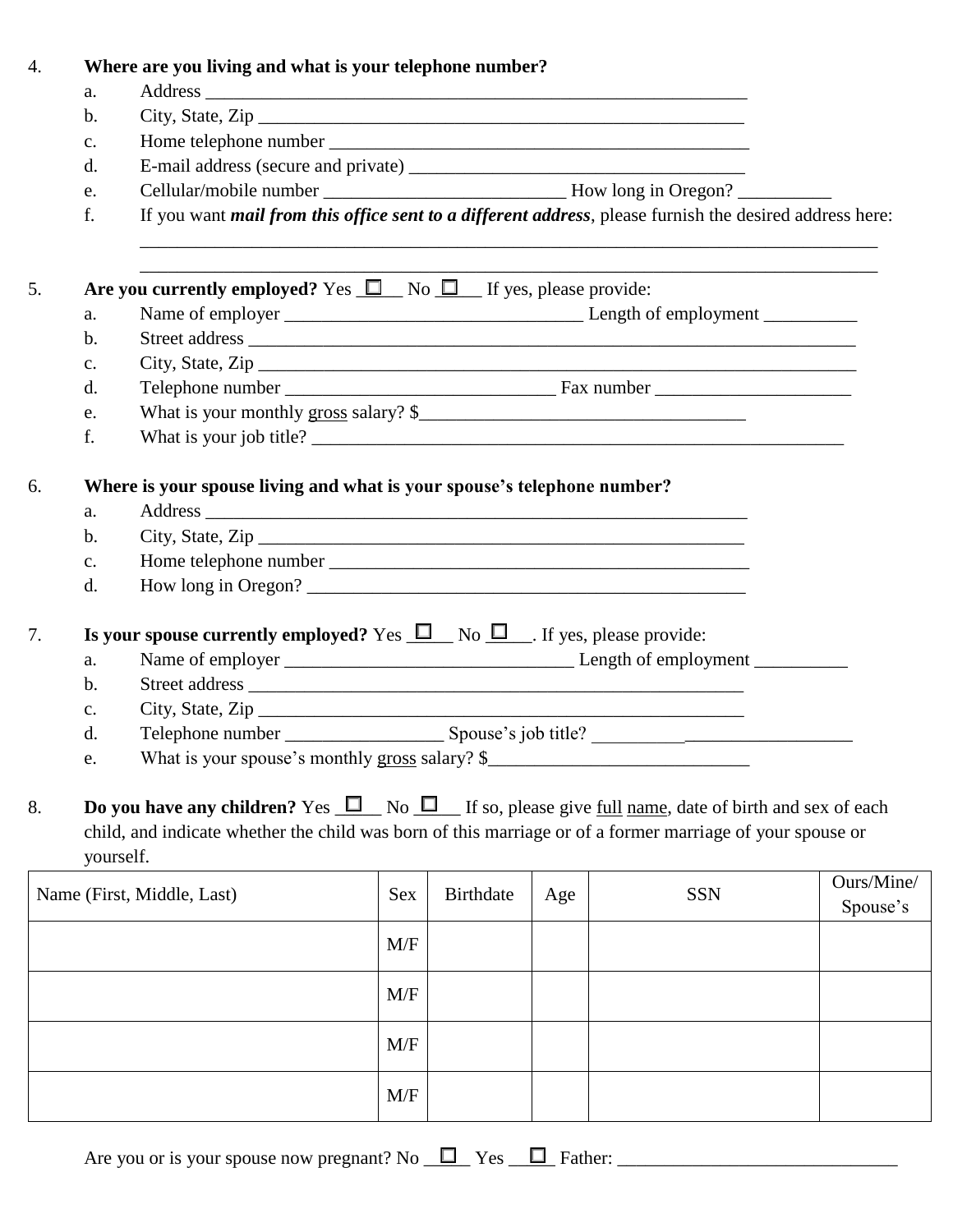#### **Where, and with whom, have the children lived during the past five years?**

| From: | To:     | Address: | Living With: |
|-------|---------|----------|--------------|
|       | Present |          |              |
|       |         |          |              |
|       |         |          |              |
|       |         |          |              |
|       |         |          |              |
|       |         |          |              |

| For each <b>ADULT CHILD</b> $(18 - 20$ years old): |                                 |
|----------------------------------------------------|---------------------------------|
| Adult Child #1:                                    | Adult Child #2:                 |
|                                                    |                                 |
| No. of credits taking: $\frac{1}{2}$               |                                 |
| Name of                                            | Name of                         |
| Mailing Address of Adult Child:                    | Mailing Address of Adult Child: |
|                                                    |                                 |

### 9. **Answer** *only* **if you are inquiring about a DIVORCE. If you are already divorced and are now seeking a modification, skip this question and answer question #10.**

- a. Are you separated from your spouse? Yes  $\Box$  No  $\Box$  Date of separation:
- b. Were any of the children living in your household at the time you and your spouse separated?

\_\_\_\_\_\_\_\_\_\_\_\_\_\_\_\_\_\_\_\_\_\_\_\_\_\_\_\_\_\_\_\_\_\_\_\_\_\_\_\_\_\_\_\_\_\_\_\_\_\_\_\_\_\_\_\_\_\_\_\_\_\_\_\_\_\_\_\_\_\_\_\_\_\_\_\_\_

c. Have there been prior separations? Yes  $\Box$  No  $\Box$  If so, how many? Approximately when and for how long?

### 10. **Answer** *only* **if you are already divorced and seeking a MODIFICATION:**

- a. What is the date of your divorce decree?
- b. In what county did your divorce occur?
- c. Have any orders been entered modifying the original decree? Yes  $\Box$  No  $\Box$
- d. *Please attach a copy of your divorce decree and any modification orders.*

### 11. **Custody**

- a. Who now has physical custody of the child(ren)? You  $\Box$  Spouse  $\Box$
- b. Are you seeking custody of the child(ren) of this marriage? Yes  $\Box$  No  $\Box$
- c. Are any of the children adopted? Yes  $\Box$  No  $\Box$
- d. Are there any restraining orders or any other type of custody order currently in effect or pending? Yes  $\Box$  No  $\Box$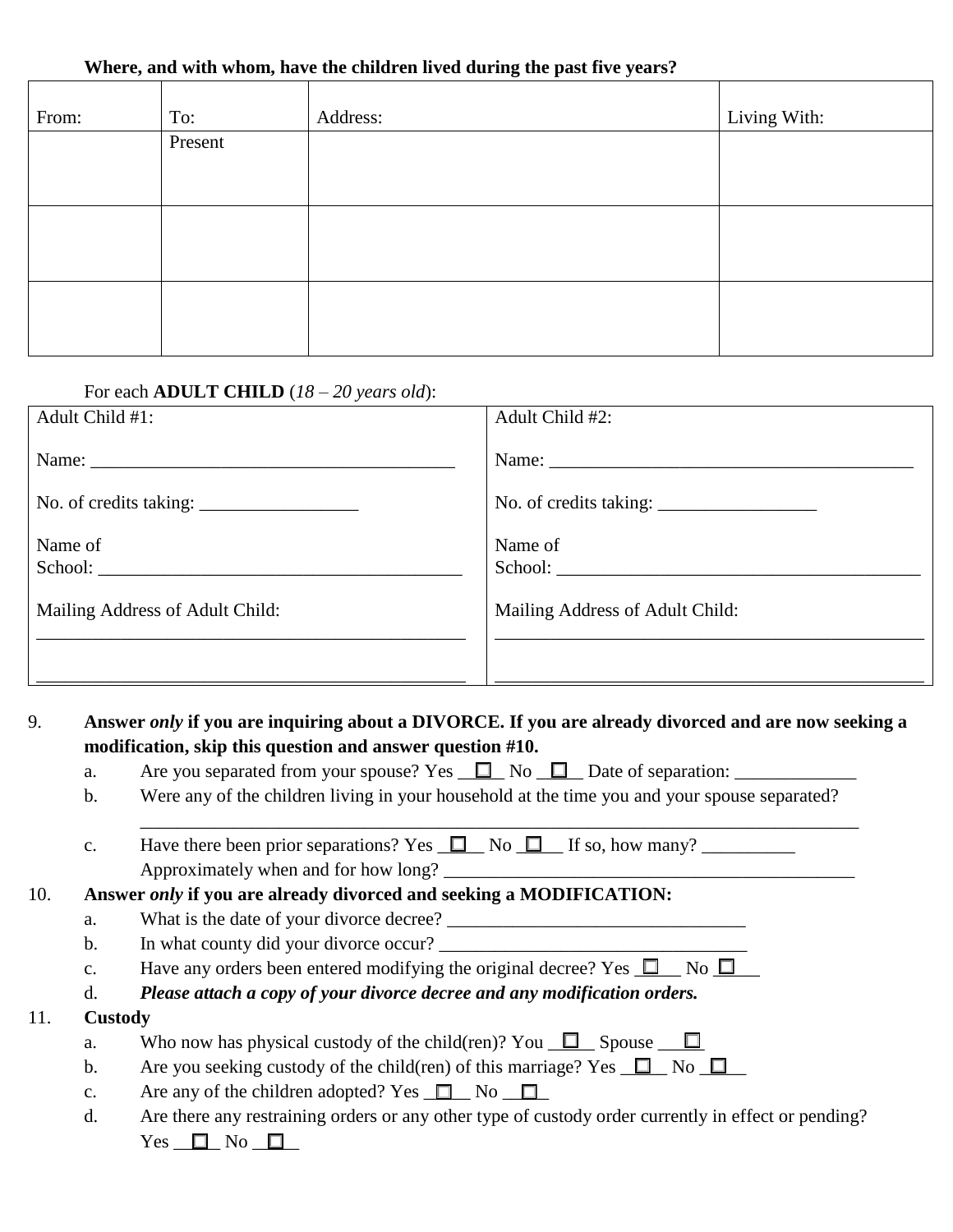### 12. **Support**

- a. Are you now paying support? Yes  $\Box$  No  $\Box$  If so, how much \$
- b. Are you now receiving support? Yes  $\Box$  No  $\Box$  If so, how much \$\_\_\_\_\_\_\_\_\_\_\_\_\_
- c. Are you or is your spouse now receiving any form of public assistance? Yes  $\Box$  No  $\Box$
- d. Other than children, do you have any dependents? Yes  $\Box$  No  $\Box$ If "Yes", who:

# 13. **Real Property**

| Type of Property<br>and Address | Title Holder(s) | <b>Current Value</b> | Mortgage Balance |
|---------------------------------|-----------------|----------------------|------------------|
|                                 |                 |                      |                  |
|                                 |                 |                      |                  |
|                                 |                 |                      |                  |
|                                 |                 |                      |                  |
|                                 |                 |                      |                  |
|                                 |                 |                      |                  |

### 14. **Assets** (use a separate sheet of paper if you need more room)

| Type of Asset<br>(motor vehicles, liquid assets,<br>jewelry, art, etc.) | Title Holder(s)/<br>Owner(s) | Description<br>(make/model, bank/firm, last four digits of<br>account, value, etc.) |
|-------------------------------------------------------------------------|------------------------------|-------------------------------------------------------------------------------------|
|                                                                         |                              |                                                                                     |
|                                                                         |                              |                                                                                     |
|                                                                         |                              |                                                                                     |
|                                                                         |                              |                                                                                     |
|                                                                         |                              |                                                                                     |
|                                                                         |                              |                                                                                     |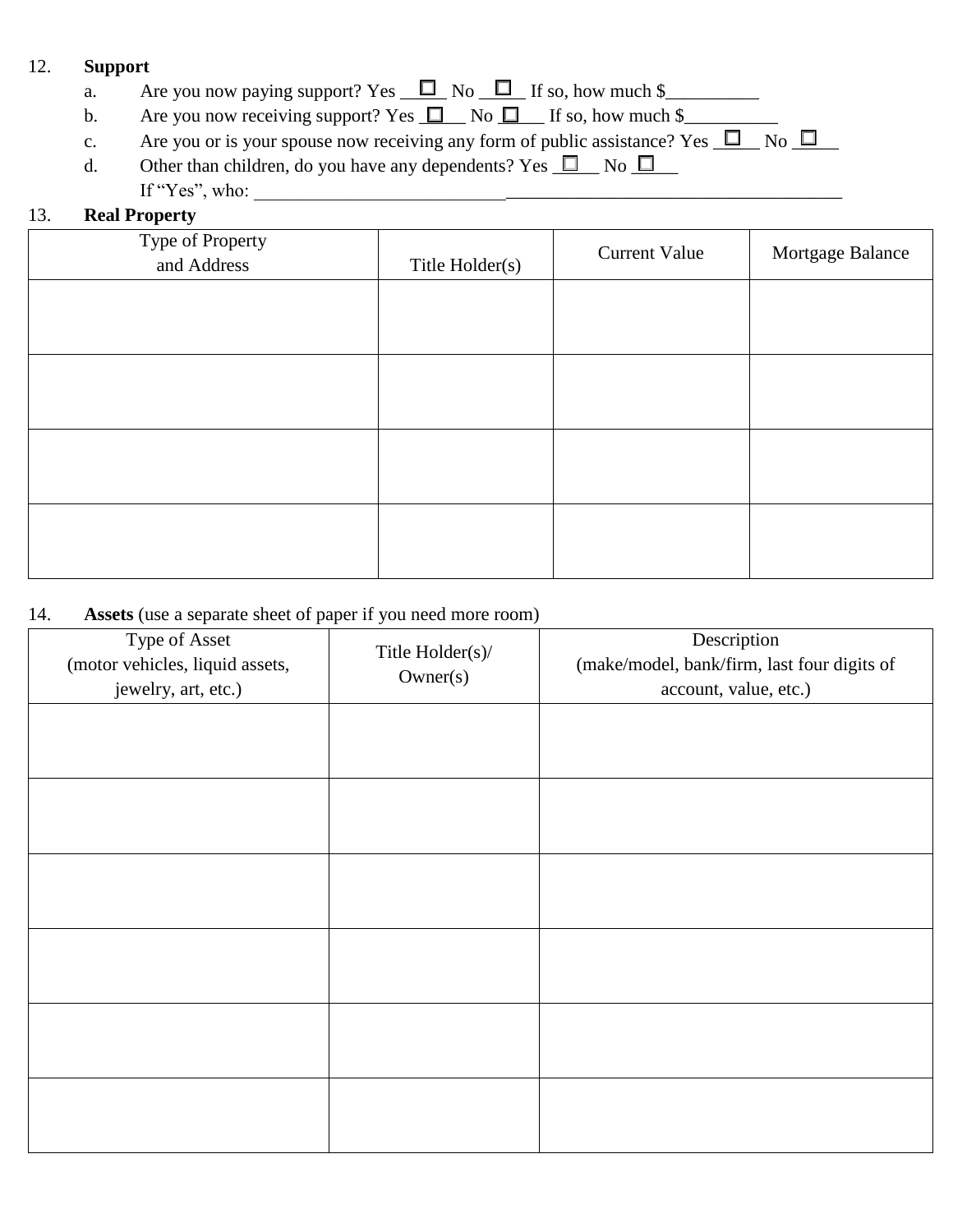### 15. **Debts** (use a separate sheet of paper if you need more room)

|     | Type of Debt<br>(credit card, loan, etc.) | Owned By | Description of Debt (amount & purpose)                                                                         |
|-----|-------------------------------------------|----------|----------------------------------------------------------------------------------------------------------------|
|     |                                           |          |                                                                                                                |
|     |                                           |          |                                                                                                                |
|     |                                           |          |                                                                                                                |
|     |                                           |          |                                                                                                                |
|     |                                           |          |                                                                                                                |
|     |                                           |          |                                                                                                                |
|     |                                           |          |                                                                                                                |
|     |                                           |          |                                                                                                                |
| 16. | <b>Taxes</b>                              |          |                                                                                                                |
|     |                                           |          | Last year Federal and State income taxes filed for: ________ Joint or Single: ________________________________ |
|     |                                           |          |                                                                                                                |
| 17. | <b>Health of Parties</b>                  |          |                                                                                                                |
|     | a.<br>$\_$ No $\_$<br>$\Box$              |          | Is there anything we should know about the mental or physical health of any party to this action? Yes          |
|     | If yes, explain:                          |          |                                                                                                                |

b. Do any of your children have exceptional health or dental needs? Yes  $\Box$  No  $\Box$ Please explain:

c. Does any child have any special educational needs or problems? Yes  $\Box$  No  $\Box$ Please explain:

\_\_\_\_\_\_\_\_\_\_\_\_\_\_\_\_\_\_\_\_\_\_\_\_\_\_\_\_\_\_\_\_\_\_\_\_\_\_\_\_\_\_\_\_\_\_\_\_\_\_\_\_\_\_\_\_\_\_\_\_\_\_\_\_\_\_\_\_\_\_\_\_\_\_\_\_\_\_

\_\_\_\_\_\_\_\_\_\_\_\_\_\_\_\_\_\_\_\_\_\_\_\_\_\_\_\_\_\_\_\_\_\_\_\_\_\_\_\_\_\_\_\_\_\_\_\_\_\_\_\_\_\_\_\_\_\_\_\_\_\_\_\_\_\_\_\_\_\_\_\_\_\_\_\_\_\_

|  | <b>EXECUTE:</b> Are you or your spouse now in the U.S. Armed Forces? Yes $\Box$ No $\Box$ |  |  |  |  |
|--|-------------------------------------------------------------------------------------------|--|--|--|--|
|--|-------------------------------------------------------------------------------------------|--|--|--|--|

| 19. | <b>Does your spouse have an attorney?</b> Yes $\Box$ No $\Box$ No |  |  |  |  |  |  |
|-----|-------------------------------------------------------------------|--|--|--|--|--|--|
|-----|-------------------------------------------------------------------|--|--|--|--|--|--|

### 20. **Who should be responsible for the attorney fees and costs of the dissolution?**

 $\Box$  Each party will pay their own attorney fees  $\Box$  The other party should pay for all attorney fees

□ Each party will pay their own attorney fees unless initial offer is contested

| $\Box$ The parties will split attorney fees evenly |  |  |  |  |  |  |  |
|----------------------------------------------------|--|--|--|--|--|--|--|
|----------------------------------------------------|--|--|--|--|--|--|--|